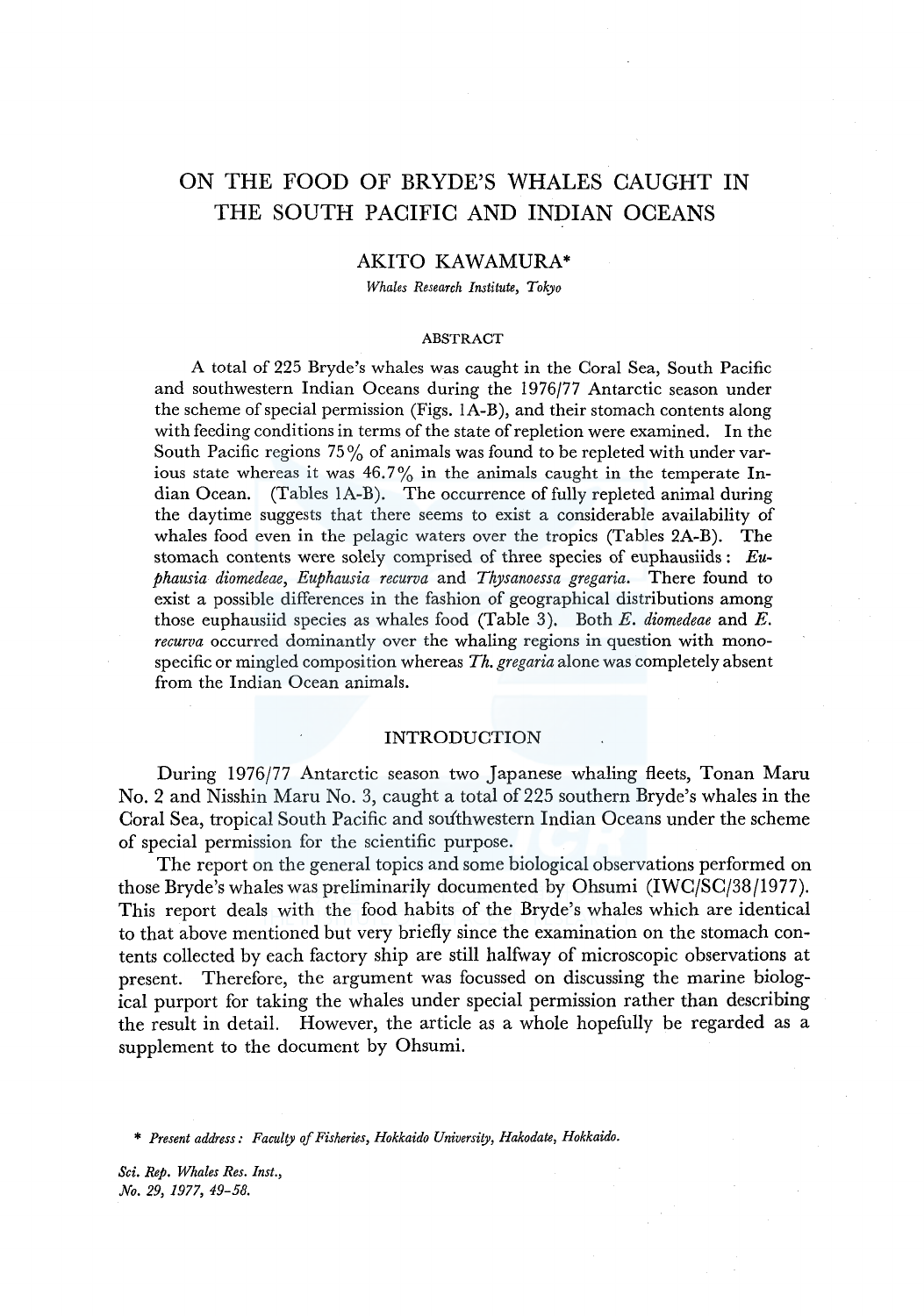# MATERIAL

Seven Bryde's whales out of 225 animals were caught in the Coral Sea during October 24-25, 1976, and 113 were caught in the tropical South Pacific between Fiji Islands and New Zealand during October 30-November 5, 1976. The rest 105 animals came from the catch in the waters off Madagascar, southwestern Indian Ocean. The approximate locality where the catches took place is demonstrated by the hatched squares in Figs. IA and lB.



Figs. IA-B. Whaling ground for the Bryde's whales caught by Japanese whaling fleets, (IA) Tonan Maru No. 2 and (lB) Nisshin Maru No. 3, under the special permission for the season of 1976/77. Location of catch is indicated by the hatched squares framed by the farthest extremes of catch positions.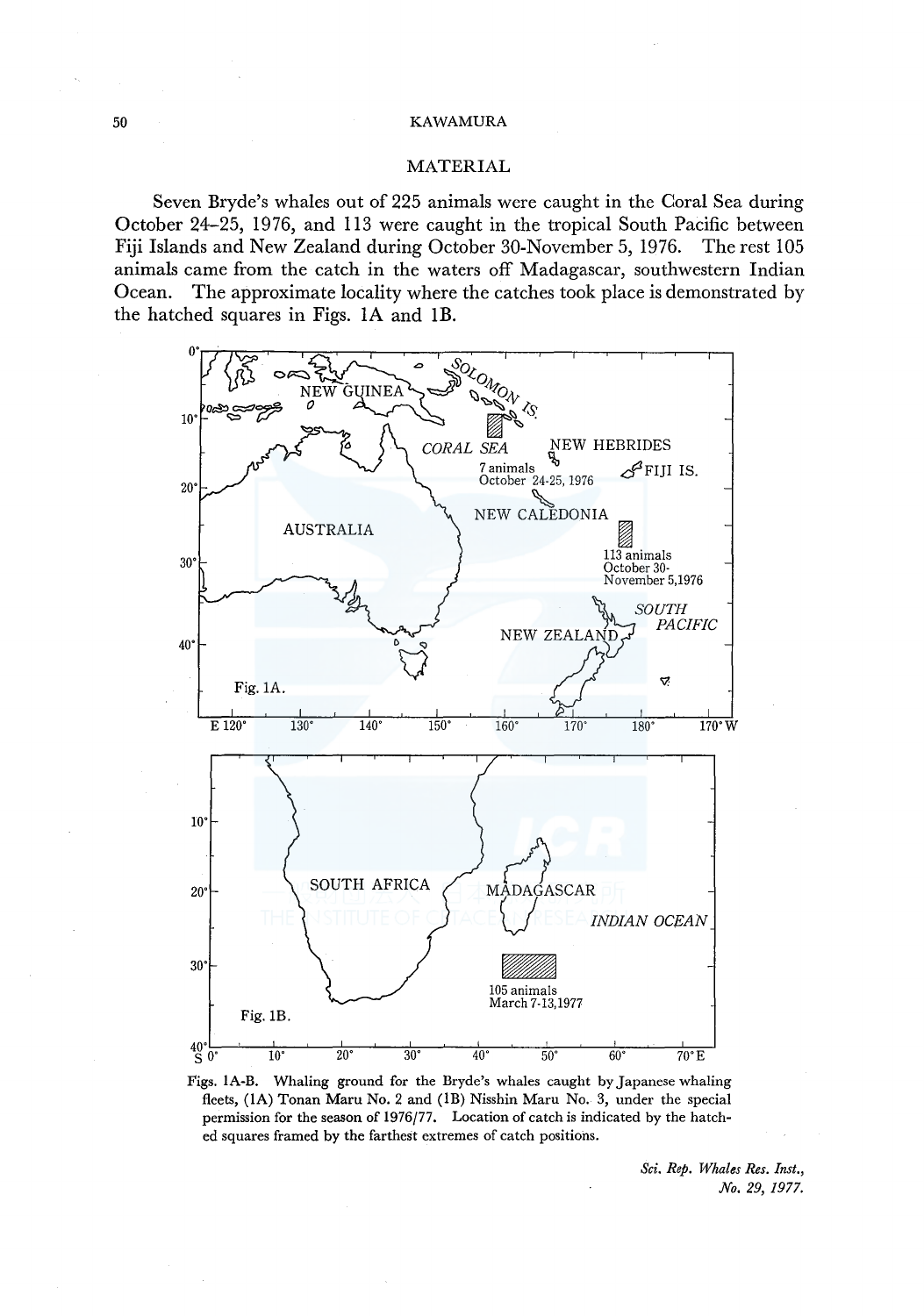A total of 121 stomach contents was collected from the identical number of animals, of which 69 samples were obtained from the South Pacific and Coral Sea regions, and 52 were from the southwestern Indian Ocean.

The collected stomach contents were preserved in  $10\%$  formalin solution. Although a considerable amount of the stomach contents was heavily digested leaving a very small fraction of the appendages of prey organisms, it was rather easy to identify euphausiid species by the remains of male copulatory organ on the 1 st-2 nd swimming legs and spermatophore in female since there was quite clear biasing in sex composition by each euphausiid species.

Apart from sampling the stomach contents, eye observations on the stomach of each carcass were made by a personnel on board, and the results were recorded by the kind of food organisms on all animals. By examining this results, there found no descriptions of food items other than euphausiids.

### RESULT

## *Stomach condition in general*

The overall state concerning the amount of stomach contents was based on eye observations by classifing it into five quantitative categories. One of summed up figures was given in Tables IA and lB by the whaling ground. In the animals caught in the Coral Sea and tropical South Pacific waters, 75% of animals were found to be repleted with food to some extent under varying quantity. Although the majority of those repleted animals showed few in the quantity of stomach contents, say,  $57.5\%$  of animals were repleted less than half of the stomach volume, it is noteworthy or even amazing that there occurred 17 .5% of animals which were repleted almost fully ( $^{\circ}$  Rich' plus  $^{\circ}$  Full  $^{\circ}$  in the table-A) in those pelagic waters of the tropics where the quantitative distribution of planktonic organisms is very scarce in general.

### TABLES lA-B. THE OVERALL STATE OF THE STOMACH CONDITION IN BRYDE'S WHALES CAUGHT IN THE CORAL SEA AND SOUTH PACIFIC OCEAN DURING OCTOBER 24-NOVEMBER 5, 1976 (A), AND IN THE SOUTHWESTERN INDIAN OCEAN DURING

MARCH 7-13, 1977 (B).

 $\Box \to \in \mathscr{C}$ 

|                                       |       | $(A)$ *  |          |      |      |          |
|---------------------------------------|-------|----------|----------|------|------|----------|
| Amount of<br>stomach contents         | Empty | Few      | Moderate | Rich | Full |          |
| No. of animal                         | 30    | 49       | 20       | 13   | 8    | $(=120)$ |
| $\%$ to total                         | 25.0  | 40.8     | 16.7     | 10.8 | 6.7  | $(=100)$ |
| * catch by the Tonan Maru No. 2 fleet |       |          |          |      |      |          |
|                                       |       | $(B)$ ** |          |      |      |          |
| Amount of<br>stomach contents         | Empty | Few      | Moderate | Rich | Full |          |
| No. of animal                         | 56    | 21       | 10       |      | 17   | $(=105)$ |
| $\%$ to total                         | 53.3  | 20.0     | 9.6      | 0.9  | 16.2 | $=100$   |

\*\* catch by the Nisshin Maru No. 3 fleet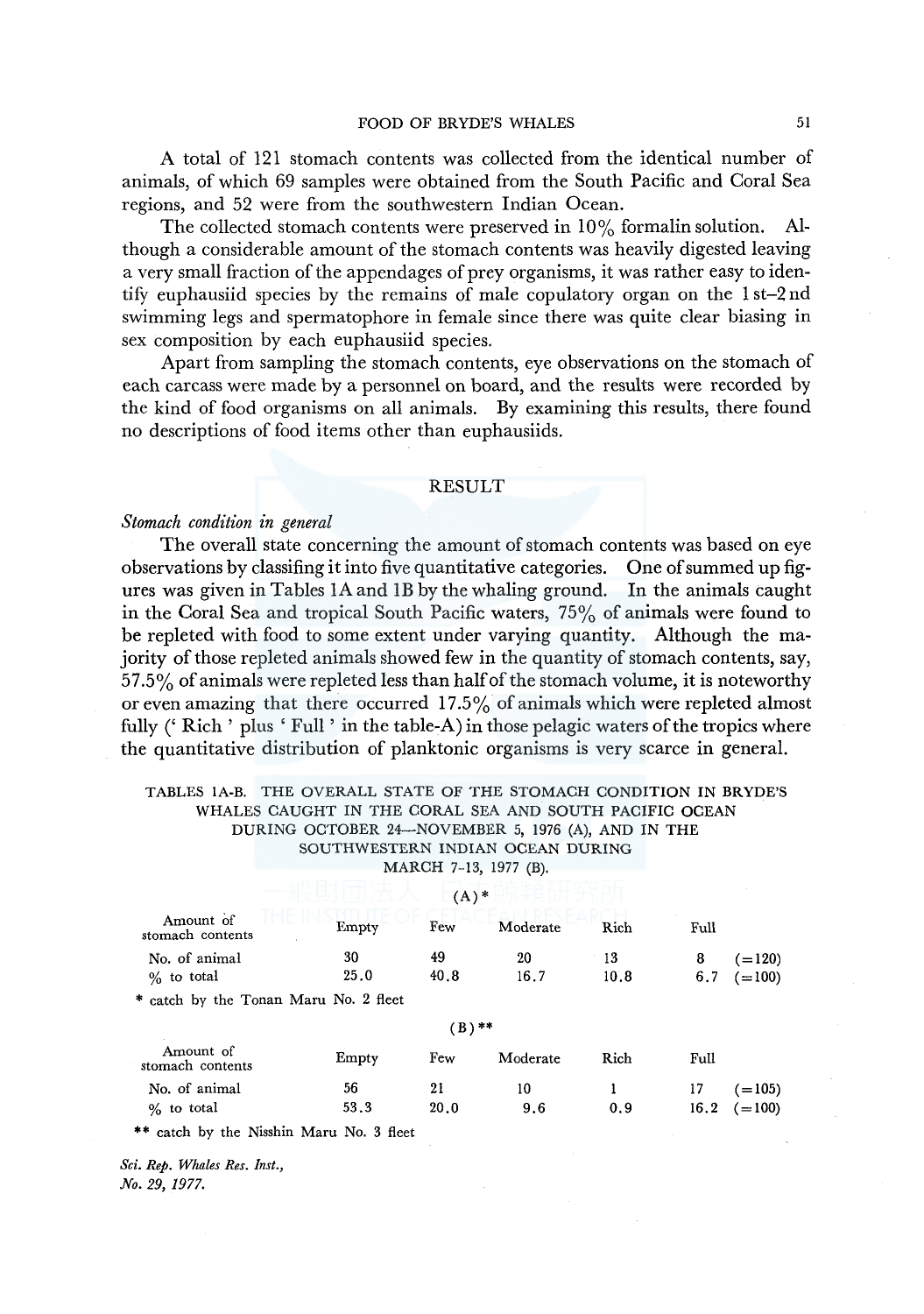In contrast to the animals in the South Pacific regions, there occurred considerably large number of poorly fed animals in the southwestern Indian Ocean. The number of whales with empty stomach roughly doubled in this whaling ground. However, there still exists about 50% of animals of being well repleted stomach, and the percentage figures combined both ' Rich ' and ' Full ' are very similar to that found in the South Pacific animals.

The stomach conditions in southern blue and fin whales, for instance, show very frequent occurrence in the number of animals with empty stomach in the Ross Sea region, and its percentage figures usually vary between  $40\%$  and  $57\%$  (Kawamura, 1977). By comparing these figures with those found in the southern Bryde's whales, it may be considered that the relatively frequent occurrence of well fed animals both in the South Pacific and southwestern Indian Oceans is significant evidence in connection with dealing the ecosystem through food webs in the pelagic waters of the tropics.

## *Occurrence of stomach contents by the local time*

In the animals caught in the South Pacific and Coral Sea regions, there seems to be no clear trends in the stomach condition by the local time of catch. The animal caught in October showed somewhat large number in the frequency of empty stomach (44.4%) while it was reduced to  $13.3\%$  in November (Av. 25.0%), but there was a slight difference in the Indian Ocean. (Tables 2A and 2B).

The number of animals of being repleted stomach in terms of the percentage figures is very large throughout every time series of catch. Both upper and lower most extremes of the percentage in the South Pacific animals repleted with some amount of food for given time series was 87.5% for 0900 hour and 60.0% for 0800 hour respectively, while they were 66.7% and 16.7% in the Indian Ocean animals. The very high percentage occurrence of animals of repleted stomach through a series of daily catch time (0500-1800 hours) suggests that there must be considerably rich availability of food organisms for baleen whales, and that possibly for many other key members involved in the tropical food webs. No animal with repleted stomach was found in 0500, 1000 and 1100 hours, but perhaps it was due to poor catch number during those time zones. One of important facts in Tables 2A and 2B should be found in the occurrence of ' Rich ' and ' Full ' stomachs during the daytime (1200-1400 hours). These animals undoubtedly preyed upon euphausiids within the past several hours prior to their capture. This indicates that there exists an abundant food organisms even during the daytime and that *E. diomedeae, E. recurva* and *Th. gregaria* occur with large biomass by forming the mono-specific surface swarms instead of remaining in deep waters.

#### *Species* ef *food organisms*

From a total of 121 stomach samples following three species of euphausiid were indentified:

*Euphausia diomedeae* Ortmann *Euphausia recurva* Hansen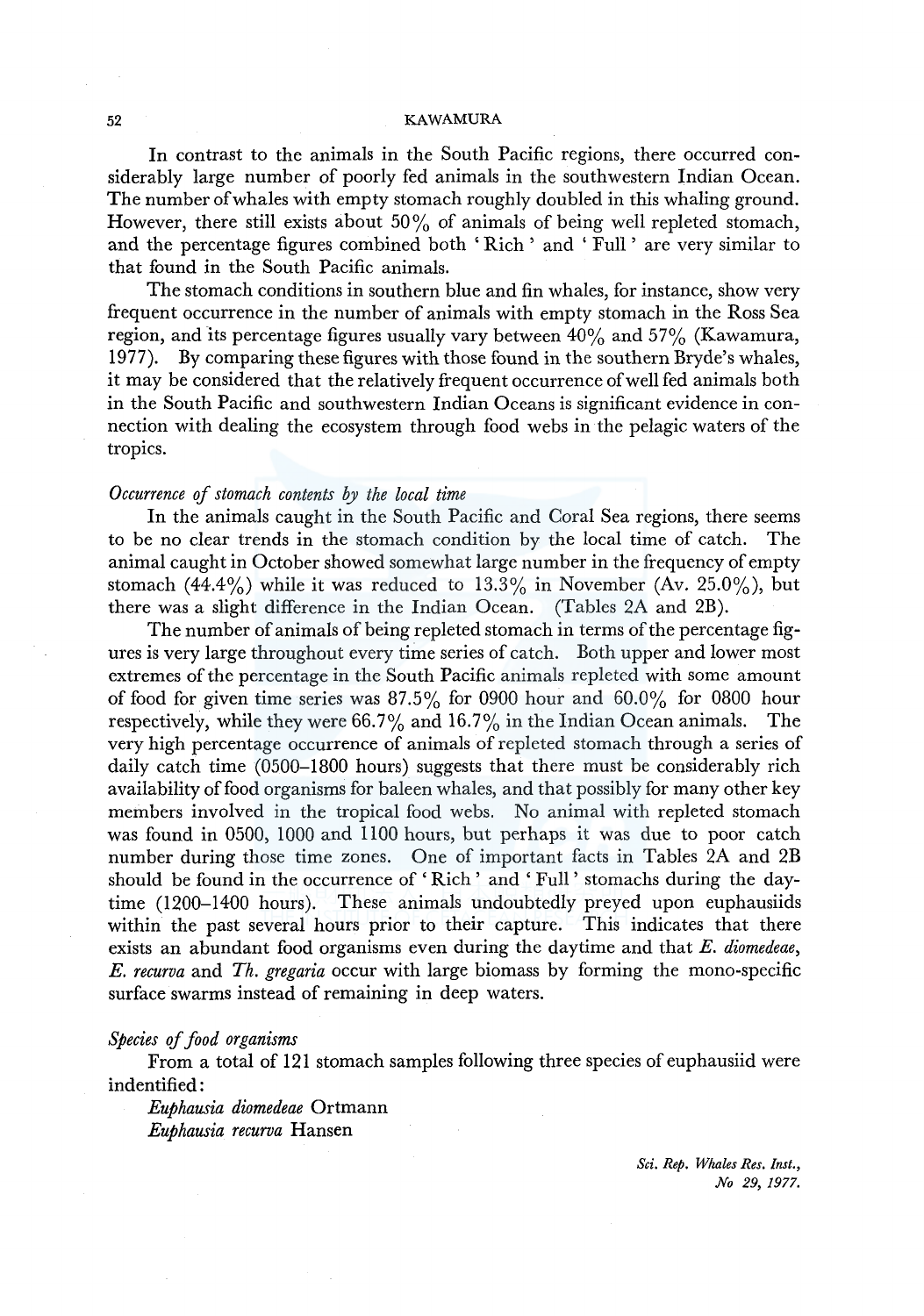#### FOOD OF BRYDE'S WHALES 53

### TABLES 2A-B. FREQUENCY DISTRIBUTION OF THE NUMBER OF ANIMALS BY THE LOCAL TIME OF CATCH AND THE STATE OF STOMACH CONTENTS, (A) OCTOBER-NOVEMBER, 1976 IN THE SOUTH PACIFIC AND CORAL SEA, AND (B) MARCH, 1977 IN THE SOUTHWESTERN INDIAN OCEAN.

| Period                                                                                                       |                                                                         |                                                                                                         | October 24-30, 1976                                                                             |                                                                                          |                                                                                                                  |                                                                                              |                                                                                                                                    |  |
|--------------------------------------------------------------------------------------------------------------|-------------------------------------------------------------------------|---------------------------------------------------------------------------------------------------------|-------------------------------------------------------------------------------------------------|------------------------------------------------------------------------------------------|------------------------------------------------------------------------------------------------------------------|----------------------------------------------------------------------------------------------|------------------------------------------------------------------------------------------------------------------------------------|--|
| Amount of<br>stomach contents                                                                                |                                                                         | Empty                                                                                                   | Few.                                                                                            | Moderate                                                                                 | Rich                                                                                                             | Full                                                                                         | Total                                                                                                                              |  |
| $05\,$<br>06<br>07<br>08<br>$-09$<br>10<br>11<br>12<br>13<br>14<br>15<br>16<br>17<br>18<br>Total<br>$\%$     |                                                                         | ı<br>3<br>3<br>$\,2\,$<br>4<br>20<br>44.4                                                               | $\begin{smallmatrix}2\1\3\end{smallmatrix}$<br>$\mathbf{I}$<br>4<br>$\frac{2}{2}$<br>15<br>33.3 | $\mathbf{1}$<br>1<br>$\frac{2}{4.4}$                                                     | $\boldsymbol{2}$<br>1<br>ı<br>$\sqrt{5}$<br>11.2                                                                 | 1<br>ı<br>$\frac{3}{6}$ , 7                                                                  | 1<br>3<br>5<br>5<br>$\frac{4}{3}$<br>$\begin{array}{c} 4 \\ 5 \\ 6 \\ 3 \end{array}$<br>$\overline{\mathbf{3}}$<br>$45\,$<br>100.0 |  |
| $\mathop{\mathrm{continued}}\dots$                                                                           |                                                                         |                                                                                                         | November 1-5, 1976                                                                              |                                                                                          |                                                                                                                  |                                                                                              |                                                                                                                                    |  |
| Empty                                                                                                        | Few                                                                     | Moderate                                                                                                | Rich                                                                                            | Full                                                                                     | Total                                                                                                            | Grand<br>total                                                                               | $\%$ animal with food                                                                                                              |  |
| $\frac{1}{2}$<br>$\mathbf{I}$<br>$\mathbf{1}$<br>$\overline{1}$<br>$\begin{array}{c} 10 \\ 13.3 \end{array}$ | $6\phantom{1}6$<br>$\bf{8}$<br>3<br>3<br>1<br>4<br>4<br>L<br>34<br>45.3 | $\,2\,$<br>4<br>3<br>$\overline{2}$<br>$\overline{2}$<br>1<br>$\begin{array}{c} 18 \\ 24.0 \end{array}$ | $\bf{3}$<br>$\mathbf{1}$<br>$\frac{3}{1}$<br>$\begin{smallmatrix} 8\\10.7\end{smallmatrix}$     | $\mathbf 1$<br>$\overline{2}$<br>$\mathbf{1}$<br>$\begin{array}{c} 5 \\ 6.7 \end{array}$ | $\boldsymbol{9}$<br>18<br>9<br>3<br>4<br>5<br>4<br>6<br>5<br>8<br>$\overline{2}$<br>$\,1$<br>$\frac{75}{100}$ .0 | 1<br>12<br>23<br>10<br>8<br>$\overline{2}$<br>5<br>9<br>7<br>10<br>10<br>14<br>5<br>4<br>120 | 66.7<br>78.3<br>60.0<br>87.5<br>80.0<br>77.8<br>85.7<br>80.0<br>80.0<br>71.4<br>80.0<br>80.0                                       |  |

|  | (A) Tonan Maru No. 2 fleet |  |  |
|--|----------------------------|--|--|
|  |                            |  |  |

# (B) Nisshin Maru No. 3 fleet

Period **THE INSTITUTE OF CEMarch 7-13, 1977** ARCH

| Amount of<br>stomach contents | Empty | Few  | Moderate | Rich    | Full | Total | % animal<br>with food |
|-------------------------------|-------|------|----------|---------|------|-------|-----------------------|
| 06                            |       |      |          |         |      |       | 66.7                  |
| 07                            |       |      |          |         |      | 14    | 50.0                  |
| 08                            | 16    |      |          |         |      | 28    | 42.9                  |
| 09                            |       |      |          |         |      | 18    | 66.7                  |
| 10                            |       |      |          |         |      |       | 18.2                  |
|                               |       |      |          |         |      |       | 60.0                  |
| 12                            |       |      |          |         |      | 13    | 46.2                  |
| 13                            |       |      |          |         |      |       | 50.0                  |
| 14                            |       |      |          |         |      |       | 16.7                  |
| 15                            |       |      |          |         |      |       | 100.0                 |
| Total                         | 56    | 21   | 10       |         | 17   | 105   |                       |
| $\%$                          | 53,3  | 20,0 | 9.5      | $1.0\,$ | 16.2 | 100.0 |                       |
|                               |       |      |          |         |      |       |                       |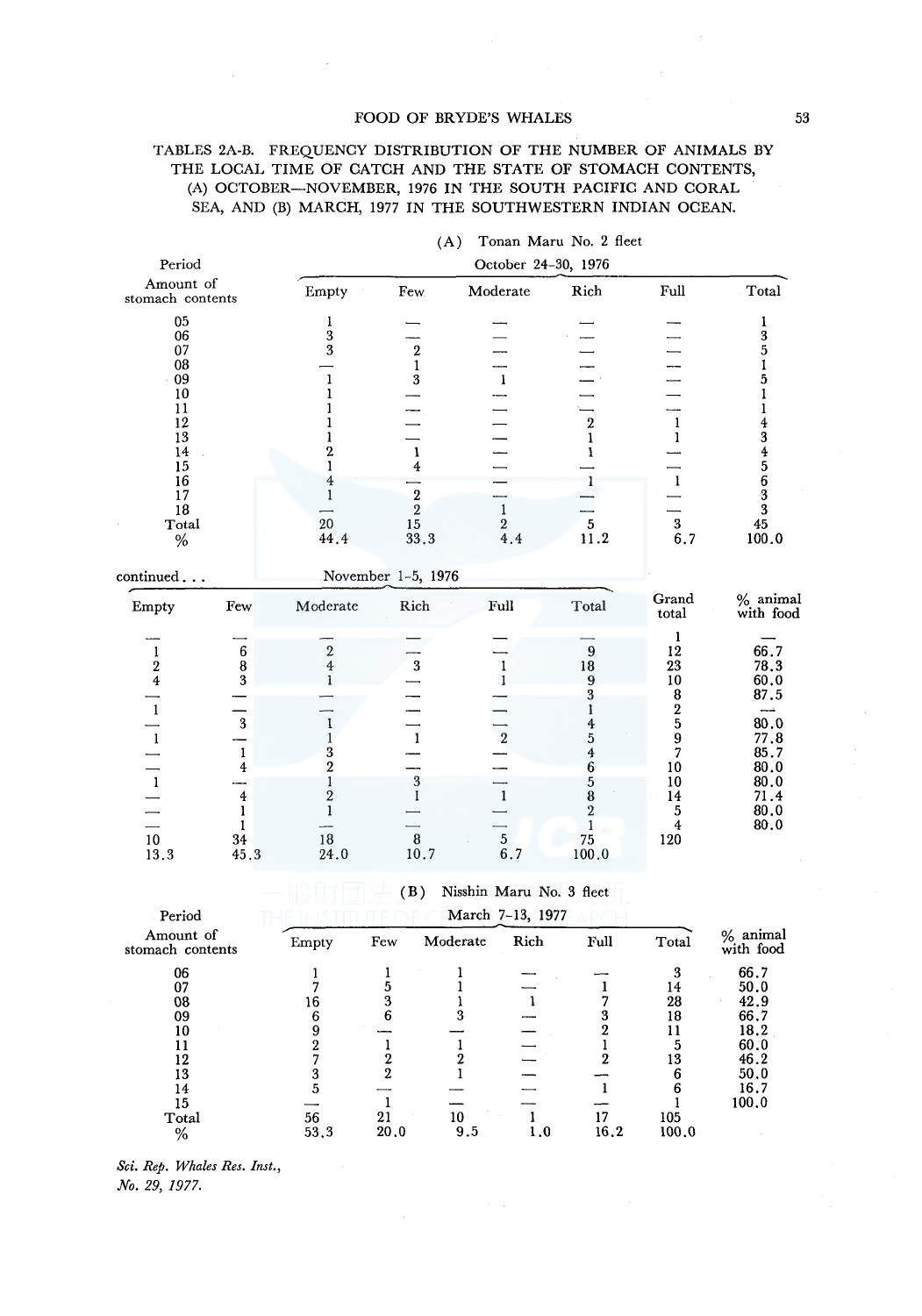# *Tlrysanoessa gregaria* G.0. Sars

The population of *Euphausia diomedeae* occurred in the Coral Sea during October was comprised of adult of both sexes except an instance which was solely comprised of female, and there found a single spermatophore attached to the thelycum in female or to the external genital aperture in male in some individuals. In the South Pacific and Indian Ocean population of *E. diomedeae,* however, male individual was complete absent to result complete mono-sexual composition. The stomach contents of Bryde's whales caught in the Coral Sea were represented solely by *E. diomedeae* without exception.

In contrast to the case in *E. diomedeae, Euphausia recurva* population was comprised of adult male. Female did not occur completely in this species. *E. recurva*  occurred both in the South Pacific and southwestern Indian Ocean, but not in the Coral Sea. There were no individuals carrying spermatophores in the specimen came from the tropical Pacific whereas some few individuals from the Indian Ocean carried a single spermatophore on the genital aperture although the majority was not.

*Thysanoessa gregaria* was comprised of both adult male and female. Both *E. diomedeae* and *E. recurva* distributed widely over the whaling grounds in question,

### TABLE 3. COMPOSITION OF THE FOOD OF BRYDE'S WHALES CAUGHT IN THE CORAL SEA, SOUTH PACIFIC AND SOUTHWESTERN INDIAN OCEANS FOR THE 1976/77 ANTARCTIC SEASON. FIGURES IN THE TABLE INDICATE THE NUMBER OF ANIMALS.

| Sea area                                     | S. Pacific & Coral Sea | S. W. Indian Ocean |
|----------------------------------------------|------------------------|--------------------|
| Fleet                                        | Tonan Maru No. 2       | Nisshin Maru No. 3 |
| No. of animals caught                        | 120                    | 105                |
| No. of stomach contents examined             | 69                     | 52                 |
| Euphausia diomedeae                          | $17^{5}$               | 4                  |
| $E$ diomedeae/E. recurva <sup>1)</sup>       | 12                     | 17                 |
| E. diomedeae/Th. gregaria                    |                        |                    |
| Euphausia recurva                            |                        | 2                  |
| E. recurva = E. diomedeae <sup>2)</sup>      | 9                      | 15                 |
| $E.$ recurva/ $E.$ diomedeae                 | 2                      | 86)                |
| $E.$ recurva + E. diomedeae <sup>3)</sup>    | 3                      | 5                  |
| E. recurva $\leq E$ . diomedeae/Th. gregaria | 3                      |                    |
| Euphausia sp. $4$                            | 7                      |                    |
| Thysanoessa gregaria                         | 10                     |                    |
| Th. gregaria/E. diomedeae                    |                        |                    |
| Th. gregaria/E. recurva                      |                        |                    |
| Th. gregaria/E. diomedeae + E. recurva       | 3                      |                    |
|                                              |                        |                    |

<sup>1)</sup> by the order of dominancy

<sup>2)</sup> mixture of closely equal quantity

<sup>3)</sup> mixture of two species but quantitative share among them is unknown due to heavy digestion

<sup>4)</sup> the fraction of appendages and spermatophore strongly suggest that the species may possibly be composed of *E. diomedeae* and/or *E. recurva* 

<sup>5)</sup> of which five animals out of seven in all caught in the Coral Sea are included

 $6$ ) including one stomach contained a single specimen of hatchetfish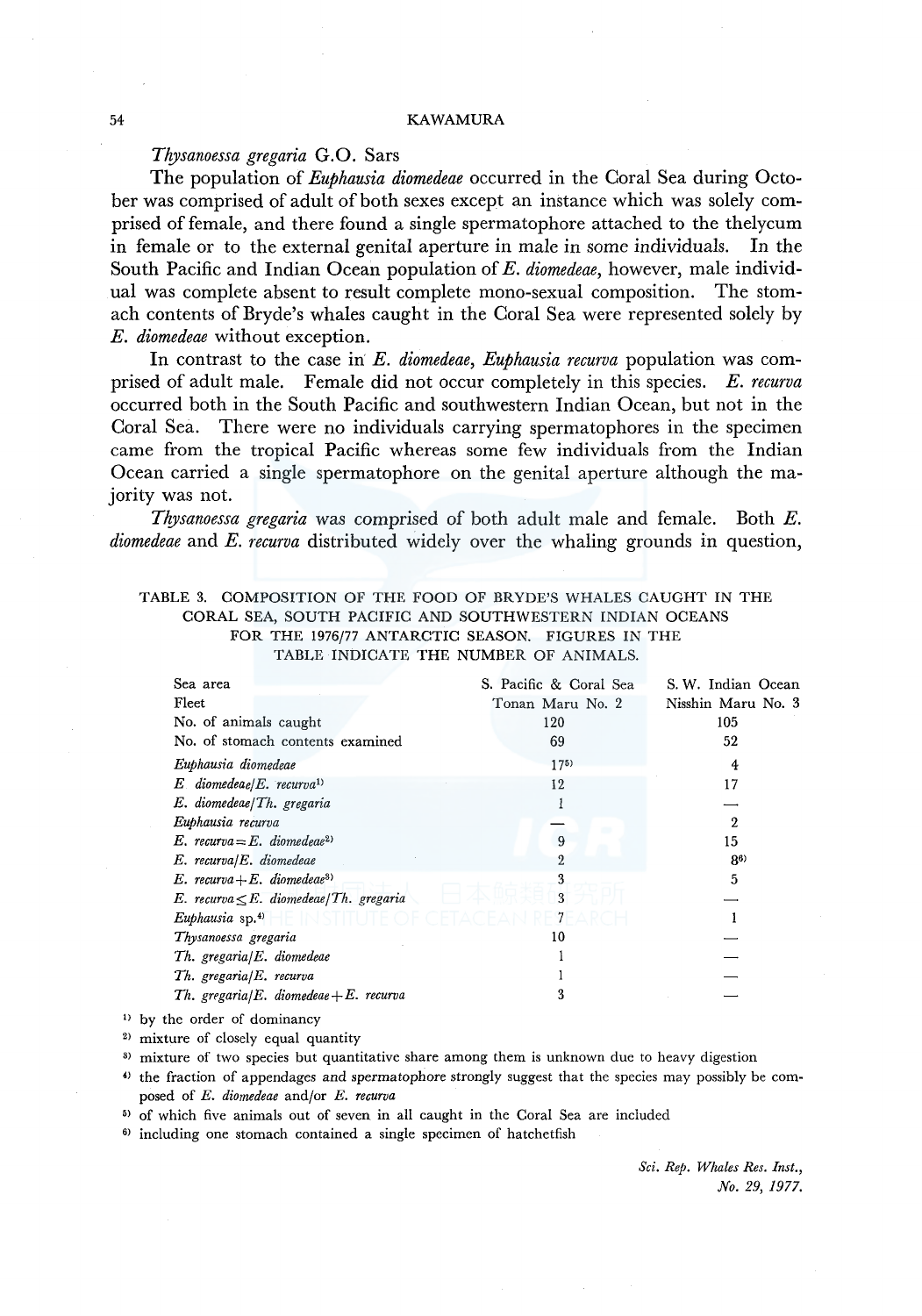but *Th. gregaria* tended to show a sporadic occurrence which suggests the presence of possible five different local groups. There were however, no noticeable indications in the environmental condition which may explain their characteristic occurrence. The occurrence of *Th. gregaria* was fairly restricted in the whaling ground of the South Pacific regions.

The Bryde's whales caught in the Coral Sea, South Pacific and southwestern Indian Ocean preyed upon these three euphausiid species with some local differences in the species composition. As it is shown in Table 3 the food of Bryde's whales which distributes in the pelagic waters of the tropics was found to be comprised of monospecific or mixtured swarms of euphausiids. Comparing this with the stomach contents having been known throughout the so-called boreal and antiboreal feeding grounds, the revealed composition of prey organisms in terms of the variety of species in the tropical waters is considered to be rather monotonous. To see Table 3 there may be found differences but slight between South Pacific and Indian Oceans: One of clear differences was complete absence of *Th. gregaria* from the stomachs in the Indian Ocean, instead, *Euphausia recurva* was possibly dominant in this locality. The result shows in general that both *E. diomedeae* and *E. recurva* are considered to be very important food items among all in a scope of studying the energy flow through marine food webs in the tropical seas where micronektonic organisms other than euphausiids have been considered likely to be the key biotic group in the ecosystem of those waters.

#### DISCUSSION

It is well known fact in general that the abundance of zooplankton in the waters over the tropics is very poor. The stomach contents of surface dwelling fishes such as albacore, yellowfin and skipjack suggest that micronektonic fishes and squids may possibly be the key members in the pelagic food webs in those warmer waters (e.g. Roger and Grandperrin, 1976). Analysing the stomach contents of above mentioned tunas in the tropical Pacific, Roger and Grandperrin (1976) reported that  $60\%$  of the diet of tunas was comprised of micronektonic fishes, and euphausiids accounted only about 12% of the food of preyed fishes or may account only  $7\%$  of the food of tunas through the predation by their prey fishes.

The Bryde's whales have been considered to be the inhabitant of warm waters of the surface temperature higher than 20°C (Omura and Nemoto, 1955). They possibly share an identical ecosystem with tunas, surface dwelling fishes and other many micronektons in those tropical waters. The baleen whales undoubtedly feed to some extent on some organisms while they are in warmer waters. An example suggesting their active feeding may be found in the behaviour of excreting reddish faeces by blue whales in the Indian Ocean (Gambell *et al.,* 1974), and the similar one was observed in Bryde's whales during the marking cruise of Miwa Maru to the equatorial western Pacific (Far Seas Fish. Res. Lab., 1975; Wada, 1975). By considering those facts along with some speculations, it may be considered quite naturally that the Bryde's whales are likely to feed mainly on small gregarious fishes, larvae or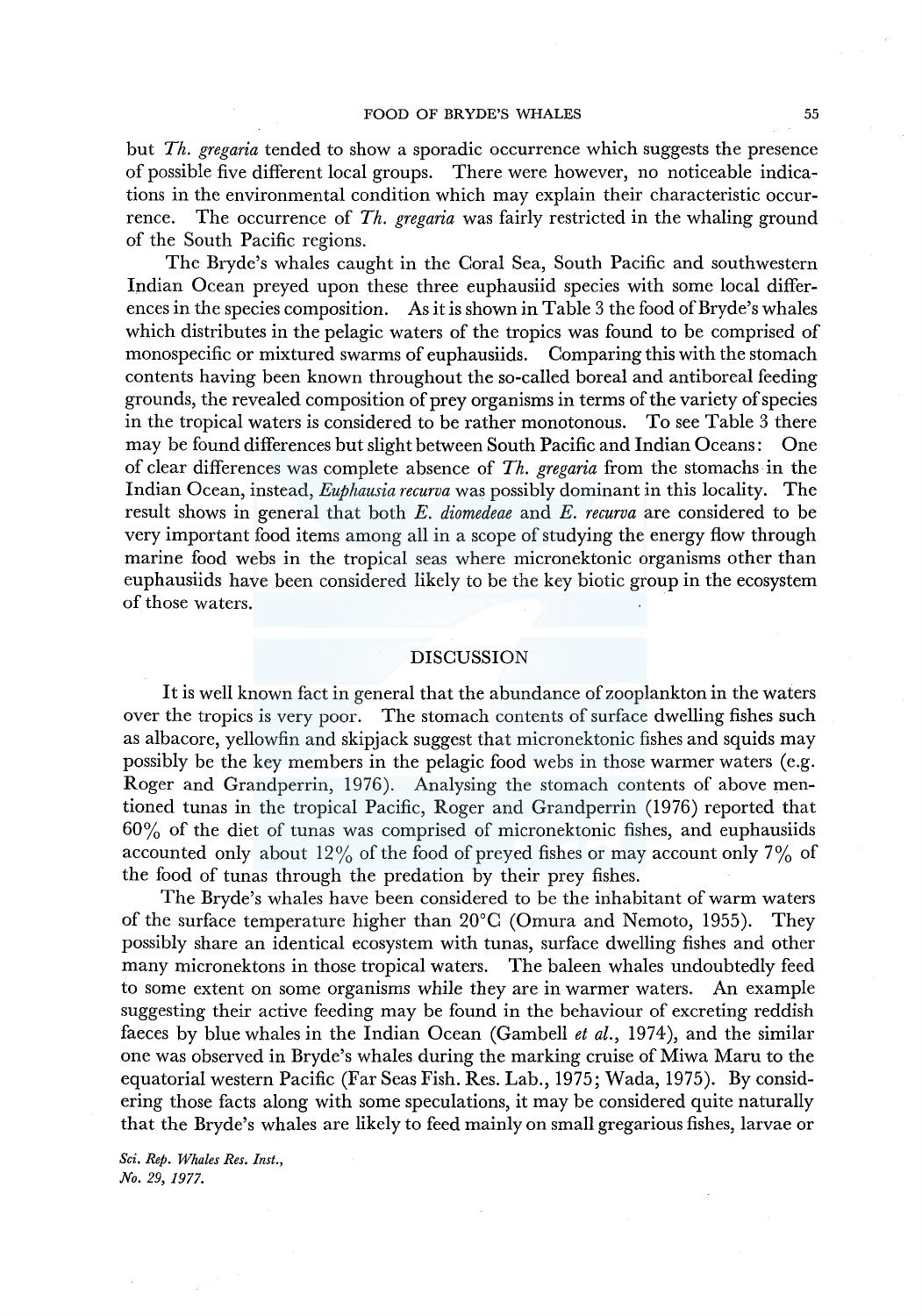juvenile oflarger fishes and/or micronektonic organisms. However, one of the evidences revealed in the present study on the feeding of Bryde's whales that inhabit in the tropical South Pacific and southwestern Indian Oceans suggested somewhat different from that have been considered previously. The Bryde's whales under consideration preyed exclusively upon euphausiids. There occurred no other kind of food organisms. Although the importance of euphausiids as food ofBryde's whales in the tropical seas is still obscure since the material did not cover over the sufficient period and amounts. However, the fact that euphausiids occurred significantly over the different time and space suggests their importance as the stable foodstuff not only for Bryde's whale but also perhaps for all other baleen whale species occurring in those warm waters regardless the origin of whales whether the animals were endemic or migrants. In this respect the Bryde's whales in the tropics are by no means at higher trophic level than any other migrating baleen whale species, and the ecological niche for those Bryde's whales is considered very similar to that known throughout balaenopterid whales.

The euphausiids species, *E. diomedeae, E. recurva* and *Th. gregaria* are very common over the waters from tropics toward the warm temperate regions. Usually these euphausiids migrate vertically for a considerable distance of about several hundred meters and are considered seldom to occur in the near surface during the daytime (e.g. Boden *et al.,* 1955; Ponomareva, 1963; Mauchline and Fisher, 1969). According to Roger and Grandperrin (1976), only *Stylocheiron* species may become available for its predators during daytime in the tropical Pacific. *Euphausia* species, on the other hand, may become more important at night (Roger, 1973a, b). However, the occurrence of *E. diomedeae, E. recurva* and *Th. gregaria*  largely in the stomach contents of Bryde's whales even in the daytime suggests the primary importance of these food species at some restricted time and space over the pelagic waters of the tropics. Apart from the diurnal behaviour pattern, the formation of swarms at this time of the season in these euphausiid species might relate to their reproduction, which is indicated by an extremely biased sexual composition occurring only male for *E. recurva* and female for *E. diomedeae* of the South Pacific populations, and several other characteristics such as that the spermatophore frequents in *E. diomedeae.* 

The mass occurrence of euphausiids in the tropical seas so abundant as to be utilized by the predators is again significant phenomenon in considering the energy budget of baleen whales. Through the calculation of energetic budget in the southern baleen whales, Kawamura (1975) suggested that the overall estimations may fulfill the energetic requirements by migrating animals, but at the sametime there exists very ill fed animals with thin blubber, and these animals perhaps must to feed on the way to and from the so-called breeding ground in the warmer waters. One of questions arose from the discussion was whether there were any possibility to come across suitable feeding place for those stenophagous filter feeders in the tropical seas, and the failure in this may suggests a critical situation for the mulnutritioned animals. Although the mass occurrence of euphausiids in the austral spring as was suggested through this study did not coincide with a possible seasons of appearing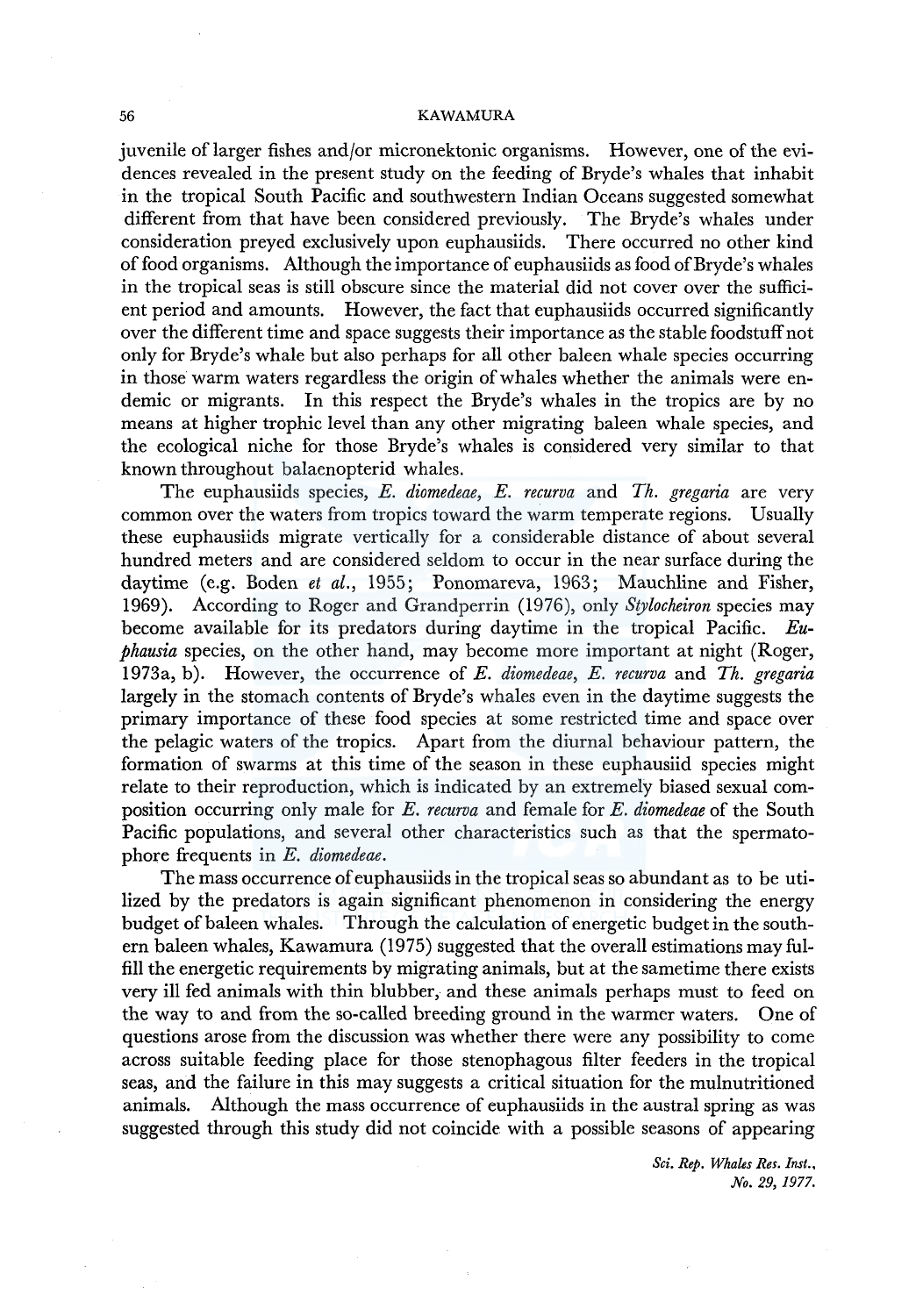### FOOD OF BRYDE'S WHALES 57

the migrating whales, it can be said that the swarms of euphausiids may occur over the whole warmer season at least in some restricted localities. The occurrence of euphausiids both in October-November and March with considerable availability may support this, and there have been reported a considerable amount of halfgrown to adult specimens of *E. diomedeae* occurred during the austral winter in Siboga-Expedition (Hansen, 1910).

In concluding with the discussion, the occurrence of euphausiid swarms in the tropical South Pacific and in the southwestern Indian Ocean strongly suggests its importance in considering the pelagic ecosystem through the food webs in the tropics as well as the identical subject taking place in the feeding ground of the mid~ to higher latitudes. The consumption of planktonic crustaceans by baleen whales may amount significantly among many other predators even if the whale does not feed so much as to fulfill its nutritional daily ration. Although the role of euphausiids in the tropical marine ecosystem does not seem such magnitude as to noticeable extent in the overall energetic flows, the swarming of these crustaceans may be one of the phenomena that can not be overlooked from the ecological aspects. The swarms of euphausiids possibly be utilized largely by many kind of predators in addition to the Bryde's whales, and the latter undoubtedly accounts an indispensable role as the biotic members in the tropical marine ecosystem. More accumulation of this kind of knowledge is therefore needed to fulfill the biased knowledge both the biology of whales and biological oceanography since many similar evidences for the latter topics have been known solely by studying on the food of baleen whales (e.g. Nemoto, 1962; Omori *et al.,* 1972; Kawamura, 1974).

### REFERENCES

- BODEN, B. P., M. W. JoHNSON, and E. BRINTON, 1955. The Euphausiacea (Crustacea) of the North Pacific. *Bull. Scripps Instn. Oceanogr.,* 6(8): 287-400.
- FAR SEAS FISHERIES RESEARCH LABORATORY, 1975. Progress report on whale research. IWC/SC/27/Progress Report, Japan.
- GAMBELL, R., P. B. BEST, and D. W. RICE, 1974. Report on the international Indian Ocean whale marking cruise, 24 November 1973-3 February 1974. IWC/SC/26/37.
- HANSEN, H.J., 1910. The Schizopoda of the Siboga-Expedition. *Siboga Exped.,* 37: 1-123.
- KAWAMURA, A., 1974. Food and feeding ecology in the southern sei whale. *Sci. Rep. Whales Res. Inst.,*  26: 25-144.
- KAWAMURA, A., 1975. A consideration on an available source of energy and its cost for locomotion in fin whales with special reference to the seasonal migrations. *Sci. Rep. Whales Res. Inst.,* 27: 61-79.
- KAWAMURA, A., 1977. An interim consideration on a possible interspecific relation in southern baleen whales from the viewpoint of their food habits. IWC/SC/12, Special Meeting on southern sei whales, Tokyo, April 20-27, 1977.
- MAUCHLINE, J. and L. R. FISHER, 1969. *The Biology of Euphausiids.* Advances in Marine Biology, 7. Sir F. S. Russell and Sir M. Yonge (ed.), Academic Press, London, 454 p.
- NEMOTO, T., 1962. Food of baleen whales collected in recent Japanese Antarctic whaling expeditions. *Sci. Rep. Whales Res. Inst.,* 16: 89-103.
- 0HSUMI, S., 1977. Provisional report on the Bryde's whales caught under special permit in the southern hemisphere. IWC/SC/38/1977.
- 0MORI, M., A. KAWAMURA, and Y. ArzAwA, 1972. *Sergestes similis* Hansen, its distribution and importance